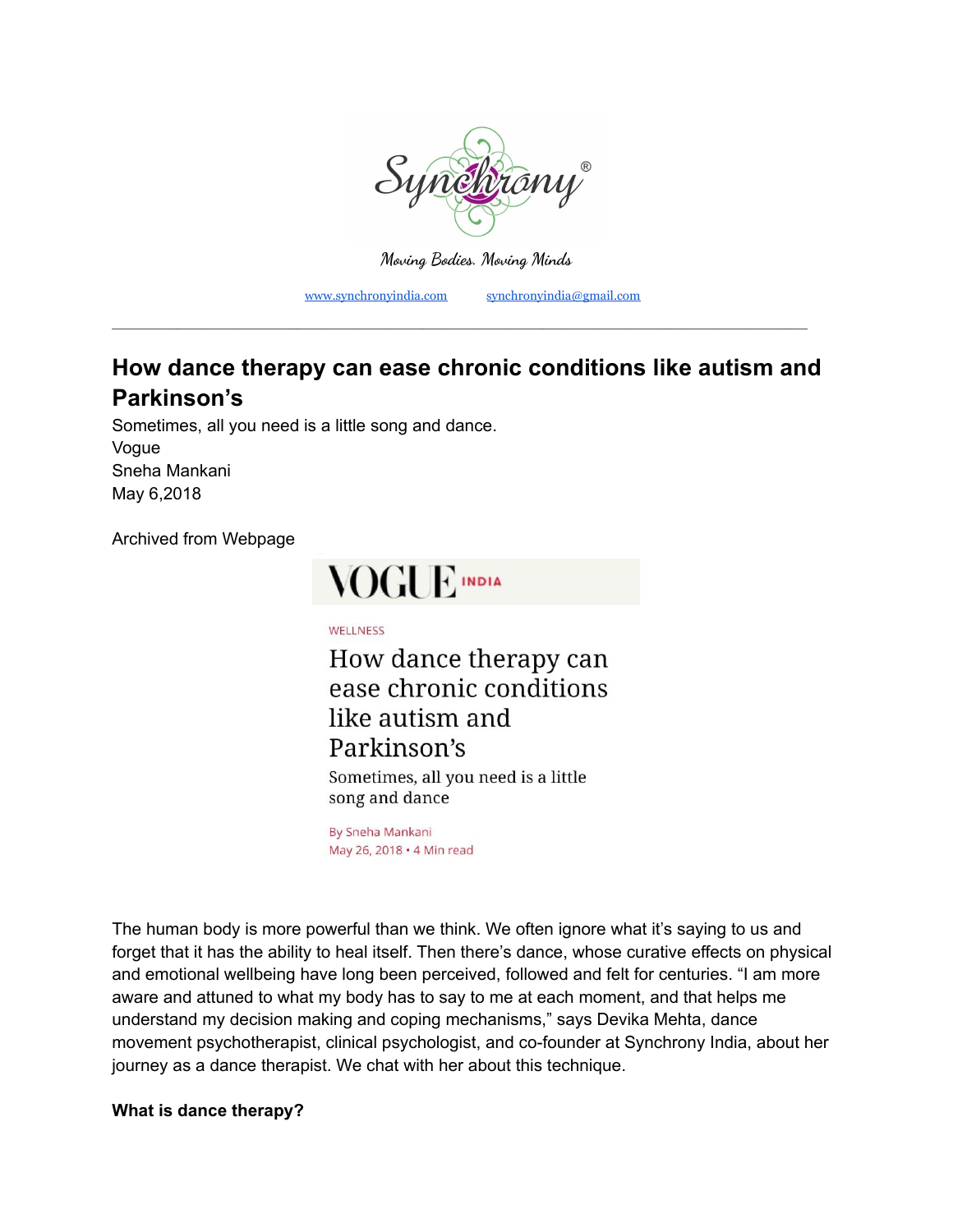Dance movement therapy is the process of using 'movement' creatively for psychological, social and physical development and rehabilitation. The best part of this therapy is that it is open to all—you don't need to be a dancer, or be of a certain age, to participate in dance therapy. "The body and the mind are interconnected. The body can be developed as a resource for healing and growth. I believe that when the mind and body work towards synchrony, this process can be used to reconstruct a more adaptive and healthy functioning individual. This is a creative and self-exploratory process that does not involve teaching dance forms," explains Mehta.

# **Benefits of dance therapy**

# Chronic conditions

Dance therapy can be beneficial for any age group and kind of person. "Since it aims at both physical and emotional functioning, it can be helpful to people recovering from physical illnesses like strokes, traumatic brain injury, cancer recovery, movement and motor disorders as well as any mental health difficulty. It is beneficial for people with different abilities as well," says Mehta.

# Interpersonal relations and skills

The applications of this form of therapy reach far and wide. "It can be used to train teachers in classrooms to use embodied learning and build empathy with children. Parents can use it to improve communication with children. It can be used with children to improve peer interaction and for conflict resolution. Working with trauma from a body-centred approach for any kind of violence has been seen to be more long lasting," explains Mehta.

# Connecting with your body

"You don't need to have a mental health illness or a physical one to reap the benefits of connecting to your body meaningfully. Dance therapy can be used in corporate environments to release stress and get the body moving from a specific posture," explains Mehta.

# **Personal experiences with dance therapy**

Here are some people who've experienced the benefits of dance therapy, and what they had to say in its support.

Name: Ranganathan A Narkar Age: 77

"Parkinson's disease is a neurodegenerative disorder, which leads to progressive deterioration of motor function due to loss of dopamine-producing brain cells. The Parkinson's Disease And Movement Disorder Society offers free groups to people with Parkinson's. These support groups follow a multi-disciplinary approach where dance therapy is one of the complementary treatments offered, since there is no cure for Parkinson's disease yet. Mr Narkar attended an intensive program in 2011, designed to assess the effectiveness of dance interventions on symptoms of Parkinson's disease. Based on the positive results of this program, it was further developed," says Mehta.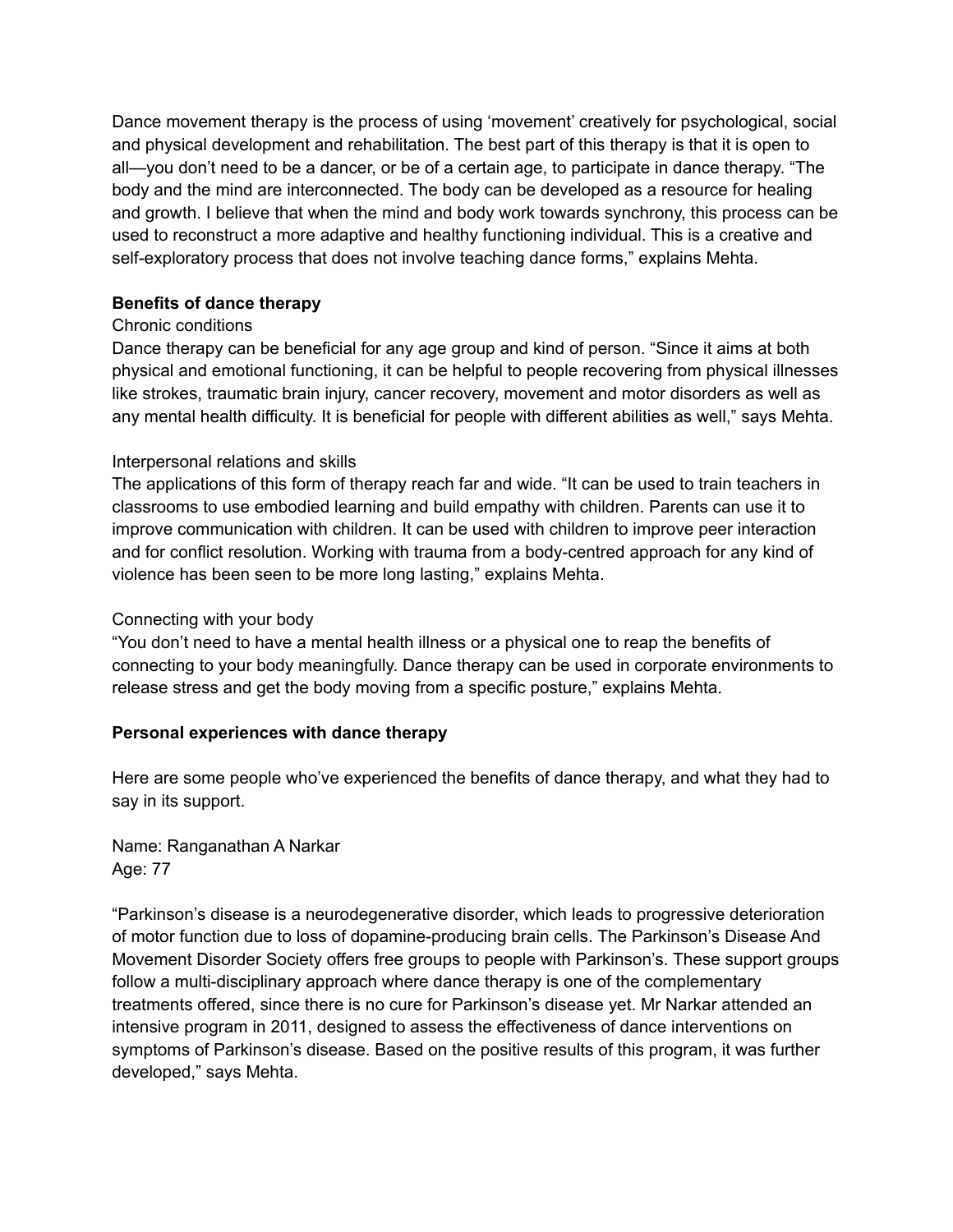Ranganathan's experience: "I would like to thank my therapist for starting dancing classes for people with Parkinson's disease at the Portuguese Church. It has helped me with balancing; in the house and at narrow places. I can see a 50 per cent improvement in myself, and this had increased my confidence as well."

Diagnosis: TBI – Traumatic Brain Injury Name: Sonal Sidhwani

## Age: 4

"Motor coordination was asynchronous. Mood was low. Step length had decreased. She had already been undergoing neuro rehab with a multi-disciplinary team before she started to come to me, and she is continuing that program while in therapy too. She felt increasingly frustrated that she had forgotten her fun factor, and that her body would not dance to her inner soul song," says Mehta.

Sonal's experience: "Dance therapy has helped me immensely. I was first introduced to dance therapy in the US, where I had lived since the age of 24. Following my TBI in December 2016, I initially started intensive neuro rehabilitation. I slowly got better and was able to walk independently and my neurologist decreased my medications. In January 2018, after asking for a referral from my physical therapist and psychologist, I was introduced to a Mumbai-based dance and movement therapist who had been trained internationally. Physically, dance therapy has helped my motor movements be finer tuned, inching towards grace and away from rigidity. Psychologically, dance therapy helped me create my own secret forest where I am always welcome as I am and loved with all my imperfections. I can retreat to this place whenever I feel overwhelming emotion and can soon find my calm—it's like Shavasana for the mind."

#### Diagnosis: Autism Name: Pranav Bakshi

#### Age: 17

"Pranav's movement therapy work started at a community arts festival called Velvi For Autism. Even though he is a young adult, we were able to develop a program for him to use movement therapy for his personal and professional development. He attended two intensive programs through the art festival. He aims to become a model in the fashion world and play golf, and has a penchant for photography and music. We used movement therapy to help him work on his posture, his movement patterns, his confidence and communication," says Mehta.

Pranav's parent: "I came across dance therapy when I met Devika Mehta, the dance therapist who worked with Pranav as part of a theatre workshop he attended. To say that the experience brought about a paradigm shift in the way I perceived his strengths and the way he blossomed—be it in the areas of body awareness, movement orientations, his response to the outside stimulus of music or the pleasure that it brought him—would be an understatement. I instinctively knew that this would not be a one-time experience. Pranav himself asked for more sessions; it's like his body had found a voice. His silhouette is more aligned and he expresses himself through joyful dance experiences, which he looks forward to. The outlet that dance